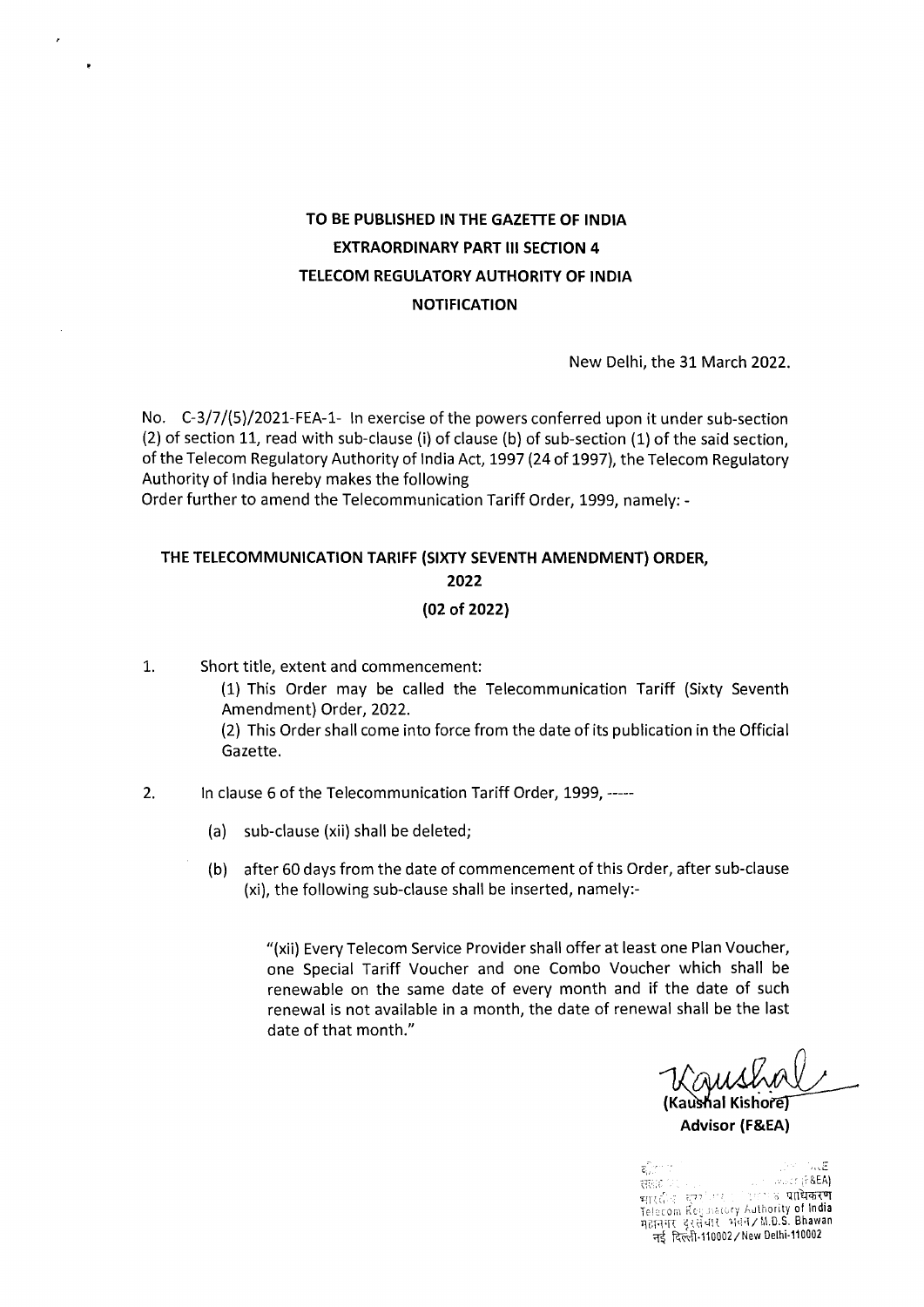Note.l. — The Telecommunication Tariff Order, 1999 was published in the Gazette of India, Extraordinary, Part III, Section 4 under notification No.99/3 dated 9<sup>th</sup> March, 1999, and subsequently amended as given below: -

 $\cdot$ 

| <b>Amendment No. Notification No. and Date</b> |                                               |  |
|------------------------------------------------|-----------------------------------------------|--|
| $\overline{1^{\text{st}}}$                     | 301-4/99-TRAI (Econ) dated 30.3.1999          |  |
| 2 <sup>nd</sup>                                | 301-4/99-TRAI(Econ) dated 31.5.1999           |  |
| $3^{\text{rd}}$                                | 301-4/99-TRAI(Econ) dated 31.5.1999           |  |
| $\overline{4^{th}}$                            | 301-4/99-TRAI(Econ) dated 28.7.1999           |  |
| 5 <sup>th</sup>                                | 301-4/99-TRAI(Econ) dated 17.9.1999           |  |
| $\overline{6^{th}}$                            | 301-4/99-TRAI(Econ) dated 30.9.1999           |  |
| 7 <sup>th</sup>                                | 301-8/2000-TRAI(Econ) dated 30.3.2000         |  |
| 8 <sup>th</sup>                                | 301-8/2000-TRAI(Econ) dated 31.7.2000         |  |
| $\overline{9^{th}}$                            | 301-8/2000-TRAI(Econ) dated 28.8.2000         |  |
| $10^{\text{th}}$                               | 306-1/99-TRAI(Econ) dated 9.11.2000           |  |
| $\overline{11}$ th                             | 310-1(5)/TRAI-2000 dated 25.1.2001            |  |
| $12^{\text{th}}$                               | 301-9/2000-TRAI(Econ) dated 25.1.2001         |  |
| 13 <sup>th</sup>                               | 303-4/TRAI-2001 dated 1.5.2001                |  |
| $14^{\text{th}}$                               | 306-2/TRAI-2001 dated 24.5.2001               |  |
| 15 <sup>th</sup>                               | 310-1(5)/TRAI-2000 dated 20.7.2001            |  |
| 16 <sup>th</sup>                               | $ 310-5(17)/2001$ -TRAI(Econ) dated 14.8.2001 |  |
| 17 <sup>th</sup>                               | 301/2/2002-TRAI(Econ) dated 22.1.2002         |  |
| 18 <sup>th</sup>                               | 303/3/2002-TRAI(Econ) dated 30.1.2002         |  |
| 19 <sup>th</sup>                               | 303/3/2002-TRAI(Econ) dated 28.2.2002         |  |
| 20 <sup>th</sup>                               | 312-7/2001-TRAI(Econ) 14.3.2002               |  |
| $21^{\rm st}$                                  | 301-6/2002-TRAI(Econ) dated 13.6.2002         |  |
| 22 <sup>nd</sup>                               | 312-5/2002-TRAI(Eco) dated 4.7.2002           |  |
| $23^{\overline{\text{rd}}}$                    | 303/8/2002-TRAI(Econ) dated 6.9.2002          |  |
| $24^{\text{th}}$                               | 306-2/2003-Econ dated 24.1.2003               |  |
| 25 <sup>th</sup>                               | 306-2/2003-Econ dated 12.3.2003               |  |
| 26 <sup>th</sup>                               | 306-2/2003-Econ dated 27.3.2003               |  |
| 27 <sup>th</sup>                               | 303/6/2003-TRAI(Econ) dated 25.4.2003         |  |
| 28 <sup>th</sup>                               | 301-51/2003-Econ dated 5.11.2003              |  |
| 29 <sup>th</sup>                               | 301-56/2003-Econ dated 3.12.2003              |  |
| 30 <sup>th</sup>                               | 301-4/2004(Econ) dated 16.1.2004              |  |
| $\overline{31}$ st                             | 301-2/2004-Eco dated 7.7.2004                 |  |
| 32 <sup>nd</sup>                               | 301-37/2004-Eco dated 7.10.2004               |  |
| 33 <sup>rd</sup>                               | 301-31/2004-Eco dated 8.12.2004               |  |
|                                                | n                                             |  |

 $\epsilon$ ેતિયાનજુ… of  $\mu$ **AUSHA!**<br>Si E.E.) /A<br>Si E.E.T.CIT<br>R AUL!<br>ALON AUL! c2i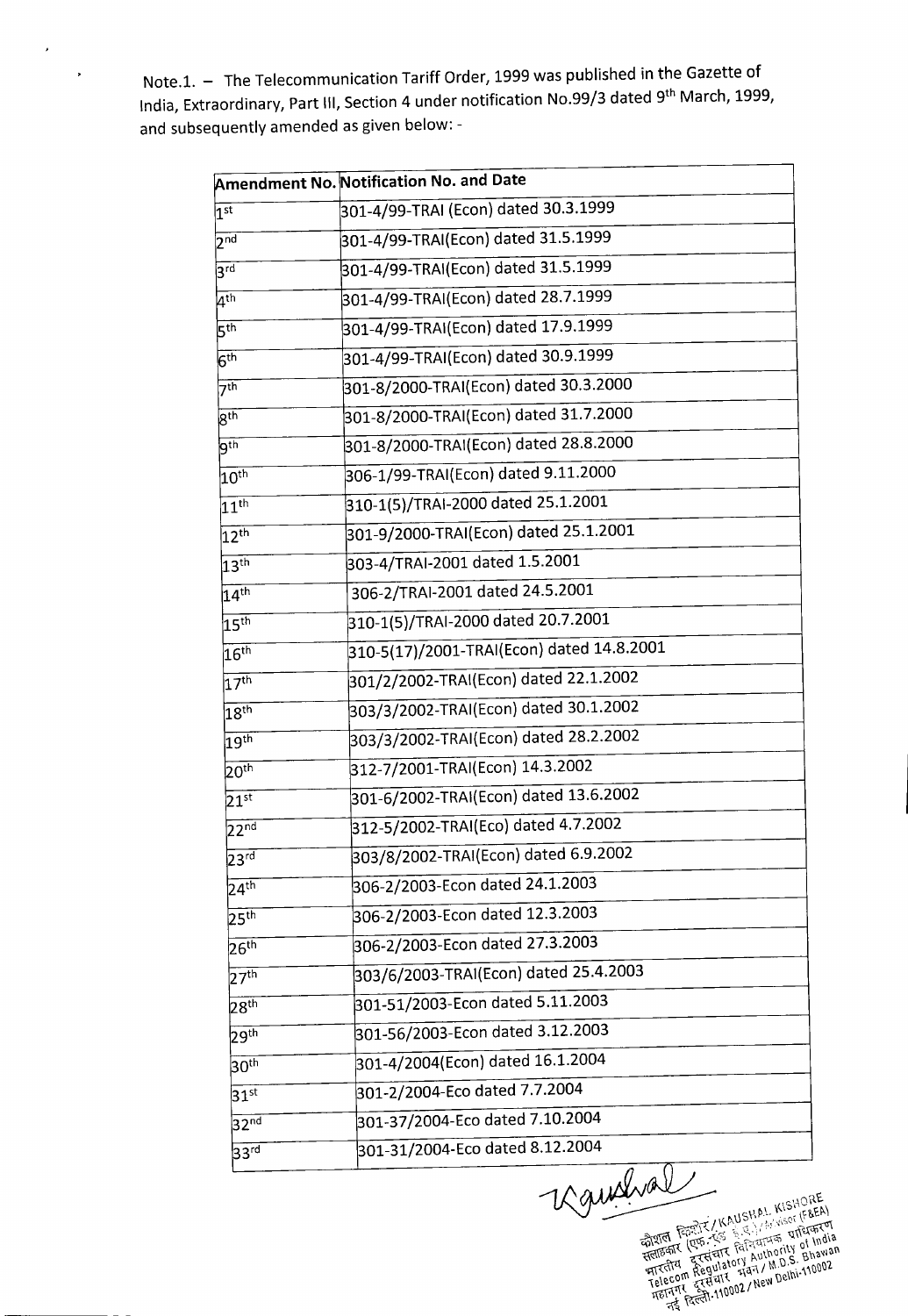| 34 <sup>th</sup>              | 310-3(1)/2003-Eco dated 11.3.2005      |
|-------------------------------|----------------------------------------|
| 35 <sup>th</sup>              | 310-3(1)/2003-Eco dated 31.3.2005      |
| 36 <sup>th</sup>              | 312-7/2003-Eco dated 21.4.2005         |
| 37 <sup>th</sup>              | 312-7/2003-Eco dated 2.5.2005          |
| 38 <sup>th</sup>              | 312-7/2003-Eco dated 2.6.2005          |
| 39 <sup>th</sup>              | 310-3(1)/2003-Eco dated 8.9.2005       |
| 40 <sup>th</sup>              | 310-3(1)/2003-Eco dated 16.9.2005      |
| $\overline{41^{\text{st}}}$   | 310-3(1)/2003-Eco dated 29.11.2005     |
| 42 <sup>nd</sup>              | 301-34/2005-Eco dated 7.3.2006         |
| 43 <sup>rd</sup>              | 301-2/2006-Eco dated 21.3.2006         |
| $44^{\text{th}}$              | 301-34/2006-Eco dated 24.1.2007        |
| 45 <sup>th</sup>              | 301-18/2007-Eco dated 5.6.2007         |
| $46^{\text{th}}$              | 301-36/2007-Eco dated 24.1.2008        |
| 47 <sup>th</sup>              | 301-14/2008-Eco dated 17.3.2008        |
| 48 <sup>th</sup>              | 301-31/2007-Eco dated 1.9.2008         |
| 49 <sup>th</sup>              | 301-25/2009-ER dated 20.11.2009        |
| 50 <sup>th</sup>              | 301-24/2012-ER dated 19.4.2012         |
| 51 <sup>st</sup>              | 301-26/2011-ER dated 19.4.2012         |
| 52 <sup>nd</sup>              | 301-41/2012-F&EA dated 19.09.2012      |
| 53 <sup>rd</sup>              | 301-39/2012-F&EA dated 1.10.2012       |
| 54 <sup>th</sup>              | 301-59/2012-F&EA dated 05.11.2012      |
| 55 <sup>th</sup>              | 301-10/2012-F&EA dated 17.06.2013      |
| 56 <sup>th</sup>              | 301-26/2012-ER dated 26.11.2013        |
| 57 <sup>th</sup>              | 312-2/2013-F&EA dated 14.07.2014       |
| 58 <sup>th</sup>              | 312-2/2013- F&EA dated 01.08.2014      |
| 59 <sup>th</sup>              | 310-5 (2)/2013-F&EA dated 21.11.2014   |
| 60 <sup>th</sup>              | 301-16/2014-F&EA dated 09.04.2015      |
| $61^{st}$                     | 301-30/2016-F&EA dated 22.11.2016      |
| 62 <sup>nd</sup>              | 301-30/2016-F&EA dated 27.12.2016      |
| 63 <sup>rd</sup>              | 312-1/2017-F&EA dated 16.02.2018       |
| $\overline{64}$ <sup>th</sup> | 301-20/2018-F&EA dated 24.09.2018      |
| $65$ <sup>th</sup>            | 301-03/2020-F& EA dated 03.06.2020     |
| $66^{\text{th}}$              | C-3/7/(5)/2021-FEA-1- dated 27.01.2022 |
|                               |                                        |

 $\mathcal{A}$ 

 $\overline{\phantom{a}}$ 

Note 2. – The Explanatory Memorandum explains the reason for the Telecommunication<br>Tariff (Sixty Seventh Amendment) Order, 2022.<br> $\sqrt{2\mu M}$ Tariff (Sixty Seventh Amendment) Order, 2022.

ENTERNAL KISHORE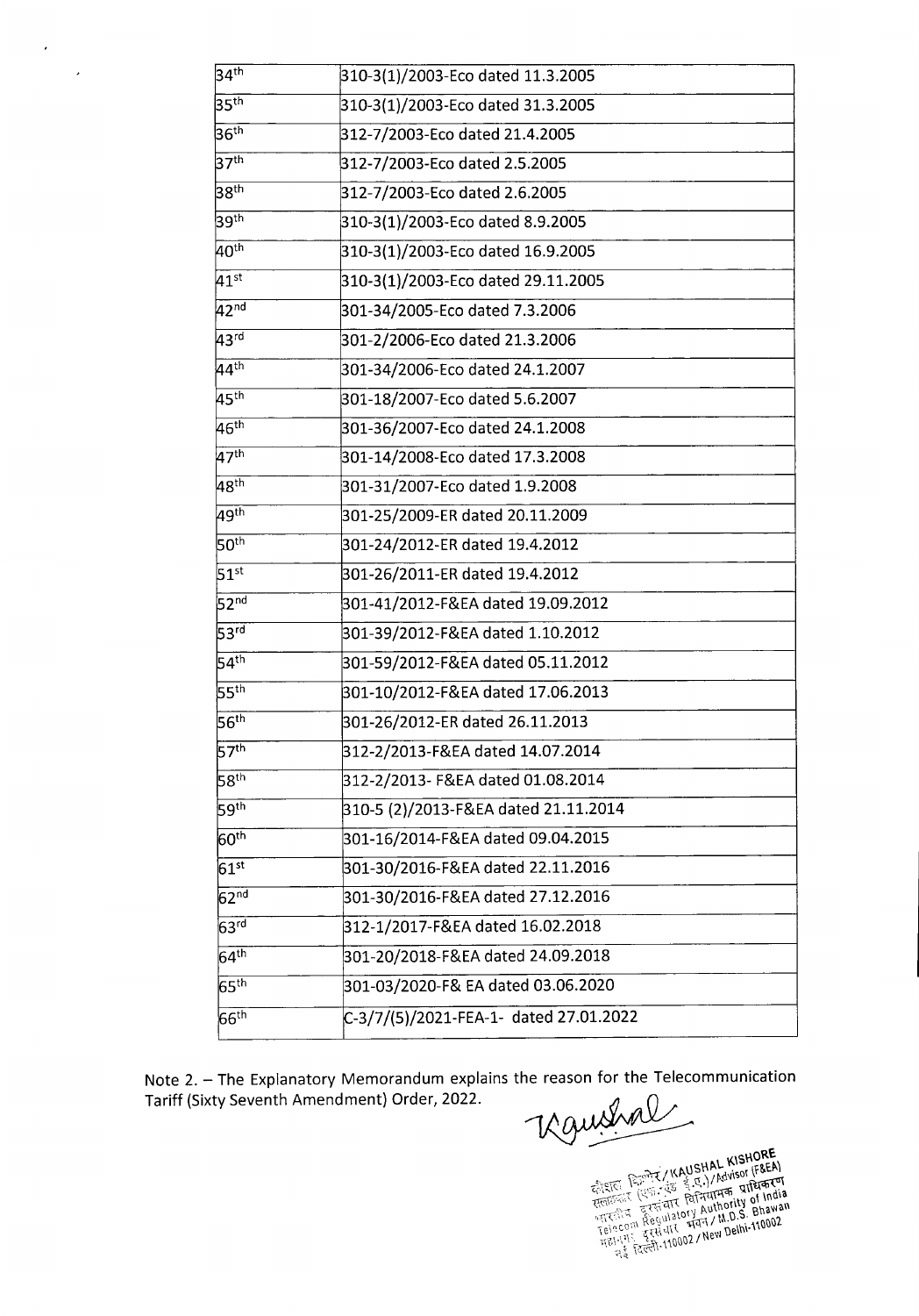#### **EXPLANATORY MEMORANDUM**

TRAI has inserted sub clauses (xi) and (xii) in clause 6 of TTO, 1999 which provides that: (xi) Every Telecom Service Provider shall offer at least one Plan Voucher, one Special Tariff Voucher and one Combo Voucher having a validity of thirty days.

(xii) Every Telecom Service Provider shall offer at least one Plan Voucher, one Special Tariff Voucher and one Combo Voucher which shall be renewable on the same date of every month.

In Response to TTO (66th Amendment) Order, TRA! is in receipt of correspondence from BSNL/VIL/COAI which are as follows:

#### **BSNL**

If a customer recharges on 29 /  $30<sup>th</sup>$  or  $31<sup>st</sup>$  Jan, what should be the next due date of recharge;

If Customer recharges on 31<sup>st</sup> March, 31<sup>st</sup> May, 31<sup>st</sup> August and 31<sup>st</sup> October, what should be the next due date for recharge

#### **VIL**

VIL has stated that they would be meeting the requirements as prescribed under above-said TTO (66th Amendment) Order, as per following:

With regard to at least one Plan Voucher, one Special Tariff Voucher and one Combo Voucher having a validity of thirty days, they would be meeting the requirement and have it in the market within two month time period as provided under the TTO 66th amendment, across all their licensed service areas. VlL is running 30 Days STV, currently priced at Rs 327 since 6 months across all of their licensed areas.

With regard to at least one Plan Voucher, one Special Tariff Voucher and one Combo voucher which shall be renewable on the same date of every month, they would be meeting the requirement and have the same in market within two month time period as provided under the TTO 66th amendment, across three licensed service areas. In the remaining licensed service areas, they are having technical feasibility issues, which are being worked upon and its resolution is expected to take more than two months as prescribed by TRAI. M/s VIL has given a tentative chart showing likely date of implementation for all LSAs which may extend up to May 2023.

Considering the above issues they have requested for extension of time to meet the provisions of TTO 66th amendment (recharge with same date of every month), till technical<br>feasibility issue is sorted out in balance 19 licensed service areas.<br>All the same with the same with the service areas. feasibility issue is sorted out in balance 19 licensed service areas.

SWALL KAUSHAL KISHORE ENTRE RESILIER AND STRATEGIC PROPERTY AND STRATEGIC PROPERTY OF THE RESILIER CONTRACTOR CONTRACTOR CONTRACTOR The Letter First Principal Scientists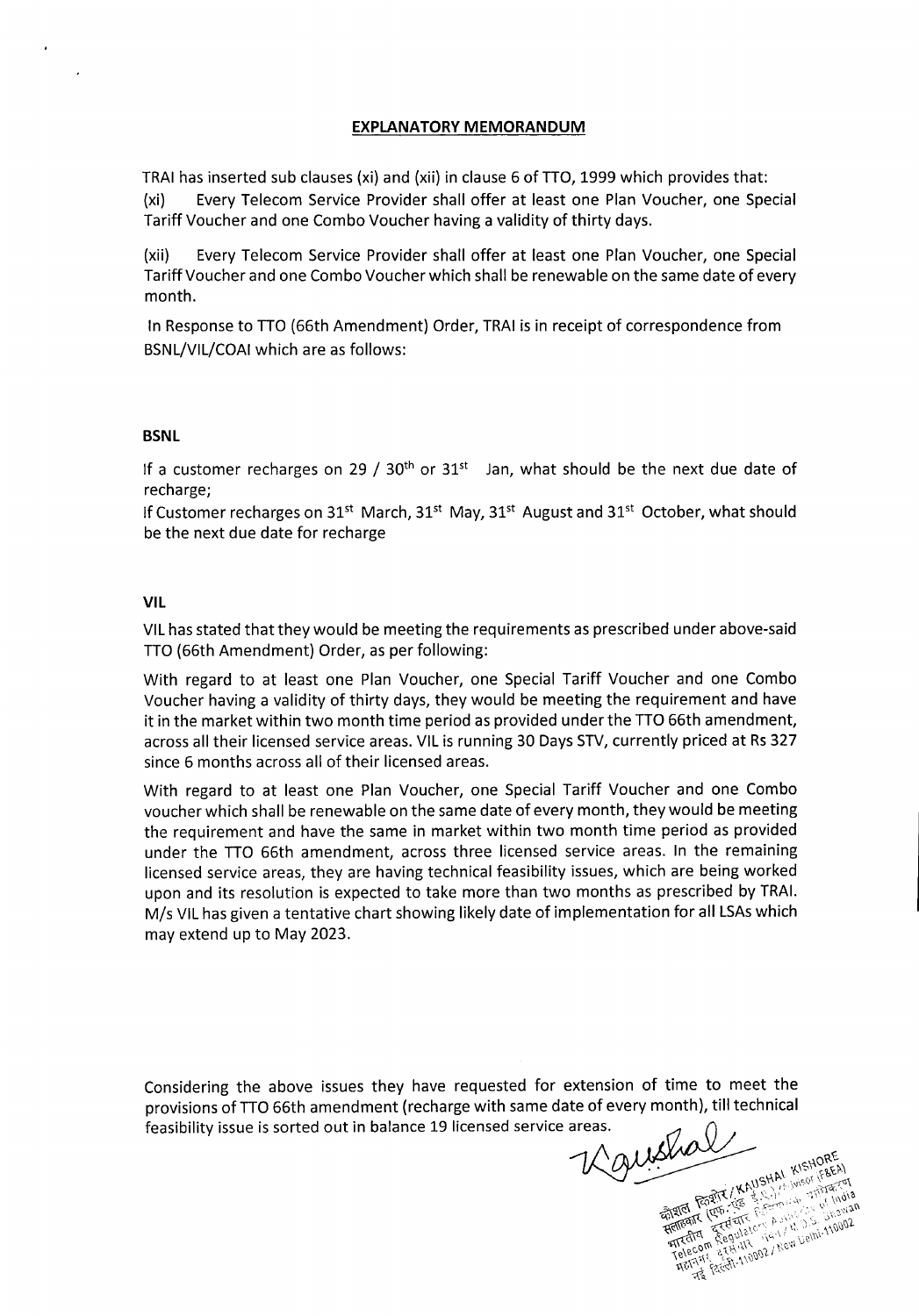## **COAl**

COAl is of the view that with regard to clause 6 (xii) of the ITO, any change to the tariff validity structure to make it renewable on same day of each month, will require gigantic efforts in terms of consumer awareness, huge change in prepaid billing systems, publications in own and 3rd party channels and retail channel education.

2. Further, as the days of a calendar month are not static (i.e. 28/29/30/31 days), customers recharge renewal date cannot be kept static for recharges performed on every day of the month. This will vary month-on-month depending upon the number of days in a particular month.

3. They have further stated that TSPs are in process of implementing the said TRAI order as per the below mentioned approach to avoid any consumer/process confusion pertaining to the number of the days in a particular month:

(a) The renewal date for all recharges performed from date 1 to 28th of any month would remain the same for each month of the year.

(b) The expiry of the tariff vouchers recharged on 29th/30th/3lst of January would happen on 28th/29th of February.

(c) The expiry of the tariff vouchers recharged on 31st of March, May, Aug &Oct would happen on the subsequent months i.e. 30th April, June, Sept and Nov.

They have further submitted that the timeline of 2 months provided by TRAI in the implementation of the said Tariff Order dated 27th Jan 2022, is not adequate and suggested that TSPs need extra time for the implementation of ITO (66 Amendment) Order and clarification on issue of recharge on same day.

### **Views of TRAI:**

There are broadly two issues which have been raised by TSPs and needs consideration:

(i) The next date of recharge in case subscriber does his recharge on 31st of the month and the next date of recharge in case subscriber recharges the voucher on any day between 29th Jan to 31st January.

(ii) M/s VIL has stated that due to technical issues i.e consolidation of existing 4 partners to 1 partner in coming partners which may continue till May 2023, they will be implementing same day recharge voucher requirement in phases and in the interim had suggested as alternative that they can launch a 31 days' voucher which will be beneficial to customer.

In this case it is submitted that since this practice of recharge on same date of every month is in practice in other countries also, we have gone through the practice of M/s Verizon which is as given below:

"In the case of February, if your monthly renewal date is on the 29th, 30th or 31st, we'll charge your Auto Pay on the last day of that month".

In view of above, taking in view of submissions of all stakeholders, the Authority has decided<br>the following:<br>(i) To modify sub-clause (xii) of clause 6 as follows:<br> $\mathcal{W}^{\mathcal{M}^{\mathcal{M}^{\mathcal{M}^{\mathcal{M}^{\mathcal{M}^{\mathcal{M}^{\mathcal{M}$ the following:

(i) To modify sub-clause (xii) of clause  $6$  as follows:

SAL KISHORE **Example 2014**<br>The Company of The Company of The Company of The Company of The Company of The Company of The Company of The Company of The Company of The Company of The Company of The Company of The Company of The Company